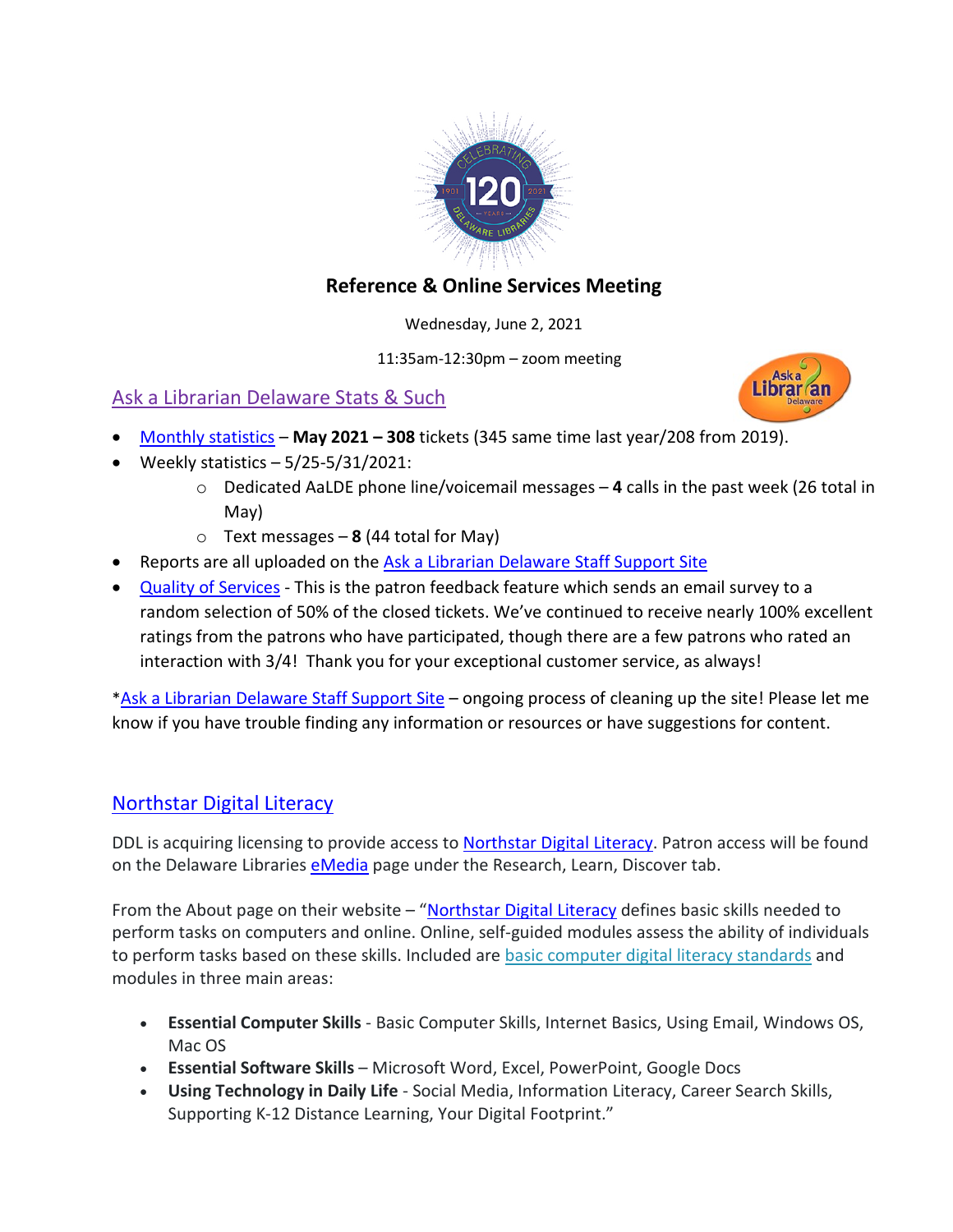## Business Reference Update – Janet Wurtzel

- Janet shared that she finished the ALA/RUSA Business Reference 101 course exposed to many different resources and information. Two main takeaways:
	- Unsure of what the libraries in Delaware have in terms of business resources
	- Who in the libraries have knowledge and/or interest in Business Reference?
- Will be sending out questionnaires in the next month asking the above questions.
- Will be rebuilding the [LibGuide](https://guides.lib.de.us/business) with resources from the Business Reference 101 course
- Please [email Janet](mailto:janet.wurtzel@lib.de.us) if you are interested in more information about Business Reference.
- A reminder of where you can find business information for patrons: Delaware Libraries [website](https://lib.de.us/) > Services tab > Business Resources > [LibGuide](https://guides.lib.de.us/business)
	- Notable resource COVID-19 Resources for Delaware Businesses > [Division of](https://business.delaware.gov/coronavirus/) Small [Businesses](https://business.delaware.gov/coronavirus/) website.
- **Not mentioned in meeting – FREE Webinar - Wednesday, June 16, 2:00pm –**

**[Building Business Know-How Through Data Literacy](https://ala-events.zoom.us/webinar/register/2216215226141/WN_poV99nhaT4mVqNpH-YtV1A) (ALA/PLA) - FREE, but register early, seats are limited**

# DLC Team Updates

- Email sent out of an upcoming partial database freeze Starting **Tuesday morning, June 8th through end of the day Thursday, June 10th** we will have a partial database freeze. During this time, SirsiDynix will be standardizing GMD descriptions in bib records to those agreed upon by the GMD working group. Any questions, please email [helpdesk@lib.de.us](mailto:helpdesk@lib.de.us)
- **Fine free check outs have been extended through August 31, 2021.**
- **Check out this Free webinar -** Tuesday, June 15 [Eliminating Library Fines: Improving](https://oclcwebinar.webex.com/mw3300/mywebex/default.do?nomenu=true&siteurl=oclcwebinar&service=6&rnd=0.48352763949709066&main_url=https%3A%2F%2Foclcwebinar.webex.com%2Fec3300%2Feventcenter%2Fevent%2FeventAction.do%3FtheAction%3Ddetail%26%26%26EMK%3D4832534b00000004b45097bda93d323c73b8dc9cace40ed866216632eaabb1fd7be058aed52657a5%26siteurl%3Doclcwebinar%26confViewID%3D194663025103350896%26encryptTicket%3DSDJTSwAAAAQW-Sa4JaaNiBF-BnoLhuC9iLJTG0K6U-2CJjgGooVl4A2%26)  [Community Access, Equity & Usage](https://oclcwebinar.webex.com/mw3300/mywebex/default.do?nomenu=true&siteurl=oclcwebinar&service=6&rnd=0.48352763949709066&main_url=https%3A%2F%2Foclcwebinar.webex.com%2Fec3300%2Feventcenter%2Fevent%2FeventAction.do%3FtheAction%3Ddetail%26%26%26EMK%3D4832534b00000004b45097bda93d323c73b8dc9cace40ed866216632eaabb1fd7be058aed52657a5%26siteurl%3Doclcwebinar%26confViewID%3D194663025103350896%26encryptTicket%3DSDJTSwAAAAQW-Sa4JaaNiBF-BnoLhuC9iLJTG0K6U-2CJjgGooVl4A2%26) (WebJunction)

#### **Extra reminders:**

- Statewide Circulation meeting is scheduled for Monday, June  $28<sup>th</sup>$  from 2-4pm
- [Google spreadsheet](https://docs.google.com/spreadsheets/d/1LU1wJdCTHeCELlt4vygc-mjwQQNm1__Su4hihXtu8v8/edit#gid=461441173) for library information (hours and services)
- Library hours and services  $-$  please send any updates to [helpdesk@lib.de.us](mailto:helpdesk@lib.de.us)
- [CloudSource Open Access](https://dlc.lib.de.us/client/en_US/CSOA/) Please note: **[Link](https://dlc.lib.de.us/client/en_US/CSOA/) is for staff use only at this time**. Please review when time permits.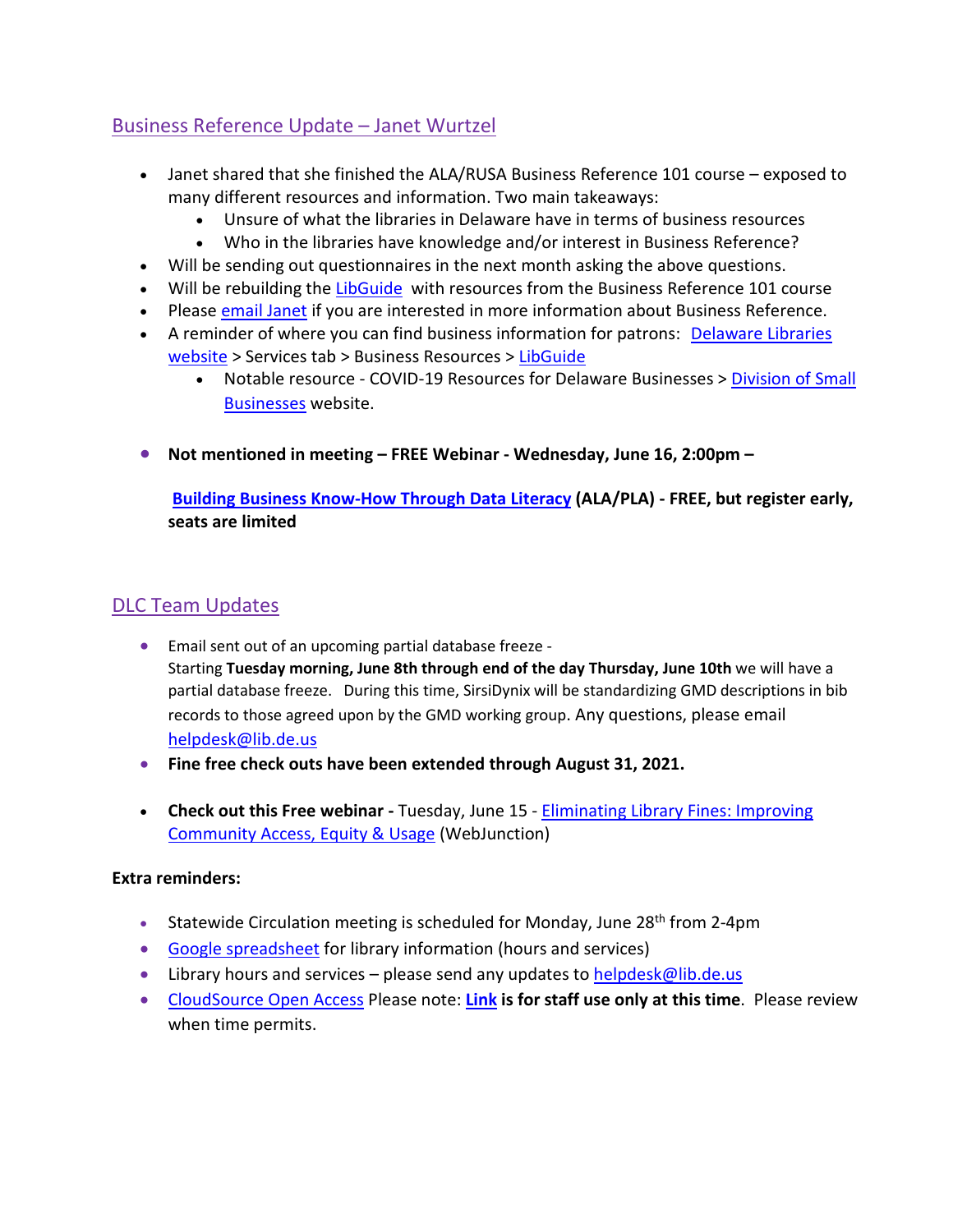#### Miscellaneous Updates/Reminders

- **Library Town Hall Meeting (LTM), Thursday, June 3rd from 9am-12:00pm. Please register through LibCal -** <https://delawarelibraries.libcal.com/event/7796543>**.**
- [Summer Learning Reading Program marketing materials](https://consortium.lib.de.us/public-services/slrp-materials/) are posted on the Consortium Site > What's New column

\*Next meeting – Wednesday, July 7th, 11:30-12

Please register through LibCal to receive the meeting link and reminder email: [Reference/Online Services Meeting -](https://delawarelibraries.libcal.com/event/7594123) LibCal - Delaware Libraries

\_\_\_\_\_\_\_\_\_\_\_\_\_\_\_\_\_\_\_\_\_\_\_\_\_\_\_\_\_\_\_\_\_\_\_\_\_\_\_\_\_\_\_\_\_\_\_\_\_\_\_\_\_\_\_\_\_\_\_\_\_\_\_\_\_\_\_\_\_\_\_\_\_\_\_\_\_\_\_\_\_

\_\_\_\_\_\_\_\_\_\_\_\_\_\_\_\_\_\_\_\_\_\_\_\_\_\_\_\_\_\_\_\_\_\_\_\_\_\_\_\_\_\_\_\_\_\_\_\_\_\_\_\_\_\_\_\_\_\_\_\_\_\_\_\_\_\_\_\_\_\_\_\_\_\_\_\_\_\_\_

### More (Broken Record - Not Mentioned in the Meeting) Reminders

- Please [email me](mailto:missy.williams@lib.de.us) any topics you'd like presented at a future Reference meeting.
- Please feel free to use the [Reference listserv distribution email](mailto:reference@listserv.lib.de.us) to reach out to your colleagues, share information, or ask for assistance with an AaLDE ticket or other reference/research question.
- [Online Reference Tracker Form](https://de.countingopinions.com/s/feedback/index.php?survey_id=598&loc_id=en_CA) Please follow local procedure to capture statistics by logging all your phone calls from patrons (e.g., on a printed out tally sheet that the numbers are later entered into the online Reference Tracker)!! This is an important way to capture patron interaction, since libraries are closed and it provides a way to track what type of questions patrons are asking outside of AaLDE & social media platforms (which also should be notated in the Reference tracker or program statistics!). Please enter by the 5<sup>th</sup> of each month.
	- $\circ$  Forms are located on the [Ask a Librarian Staff Support Site](https://aalstaff.lib.de.us/resources/) under the Resources tab and on the [DLC Consortium Site.](https://consortium.lib.de.us/)
- Unite Delaware please **email me** if you'd like to sign up to participate or need more information.
	- $\circ$  Flyer on [Consortium Site](https://consortium.lib.de.us/marketing/) please share on your websites, social media, community boards, or print out to include in curbside pickup.
- **Other Helpful Resources and/or LibGuides:**
	- [helpdesk@lib.de.us](mailto:helpdesk@lib.de.us)
	- <https://consortium.lib.de.us/> The DLC Consortium is your "one-stop shop" for information and marketing materials for the available resources and services Delaware Libraries offers. Password protected.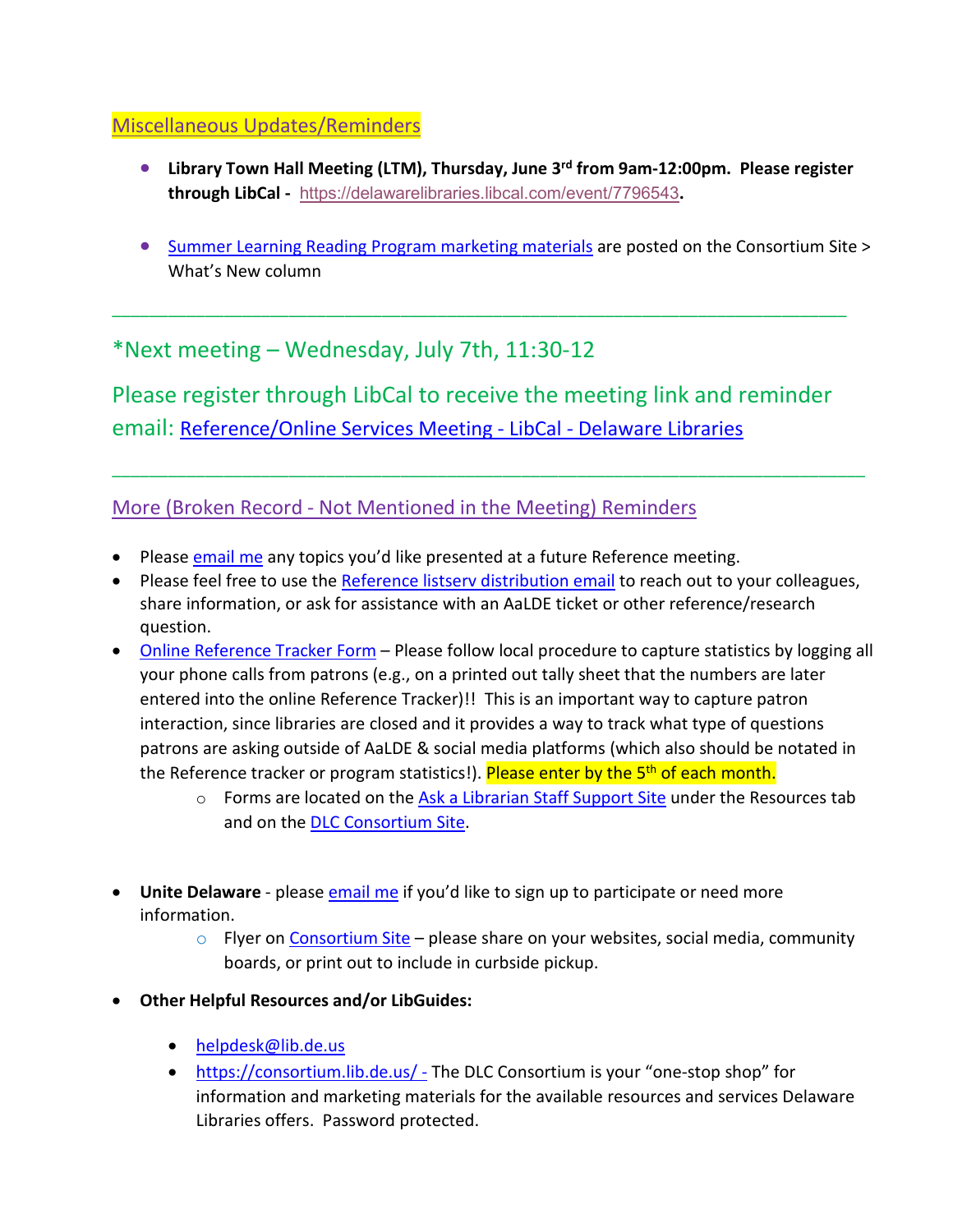- [Reopening LibGuide](https://guides.lib.de.us/delibraries/COVID-19/reopening)
- [COVID-19 LibGuide](https://guides.lib.de.us/delibraries/COVID-19) for staff
- Google spreadsheet with closure information<https://tinyurl.com/DLC-C19>

#### Other Resource Reminders

- [Interlibrary Loan informational resource page](https://lib.de.us/interlibraryloan/) on Delaware Libraries website
	- Direct link address <https://delawarelibraries.org/interlibraryloan>
- [Delaware Libraries website](https://lib.de.us/) **Services tab** patrons can make an [appointment to schedule](https://delawarelibraries.libcal.com/appointments/) a 30-minute phone consultation for either job seeking or social services/basic needs assistance. Alta and team are taking appointments 10am-8pm.

### Reference Training/Professional Development

- There are many training resources available on the Professional Development LibGuide [specifically for Reference staff.](https://guides.lib.de.us/c.php?g=386101&p=2619930) Please review them on a regular basis.
- For specific Ask a Librarian training, visit the [Ask a Librarian Delaware Support Site page](https://aalstaff.lib.de.us/all-meetings-trainings/training-tutorials/) or [email me](mailto:missy.williams@lib.de.us) to set up 1:1 training.
- Please remember to email [events@lib.de.us](mailto:events@lib.de.us) with any training questions or issues. Katie will respond as quickly as possible.
- Don't forget to log your training on the Professional Development Achievement Tracker form: <https://www.surveymonkey.com/r/ProfDevTracker>

### Professional Development Reference Team Recruitment

- We have a small team dedicated to updating and creating training tutorials and videos for staff and patrons, as well as helpful handouts. If you are interested in joining our team, please email [me.](mailto:missy.williams@lib.de.us)
- We'd love to have your creativity and expertise!
- There are also many other Professional Development Teams; please see this [LibGuide](https://guides.lib.de.us/profdevteam) for more information and/or email [events@lib.de.us.](mailto:events@lib.de.us)

Worth a Repeat:

**SirsiDynix & EveryLibrary Collaboration**

**[The Economic Power of Libraries -](https://www.youtube.com/watch?v=fkFJ0NGpq8A) YouTube**